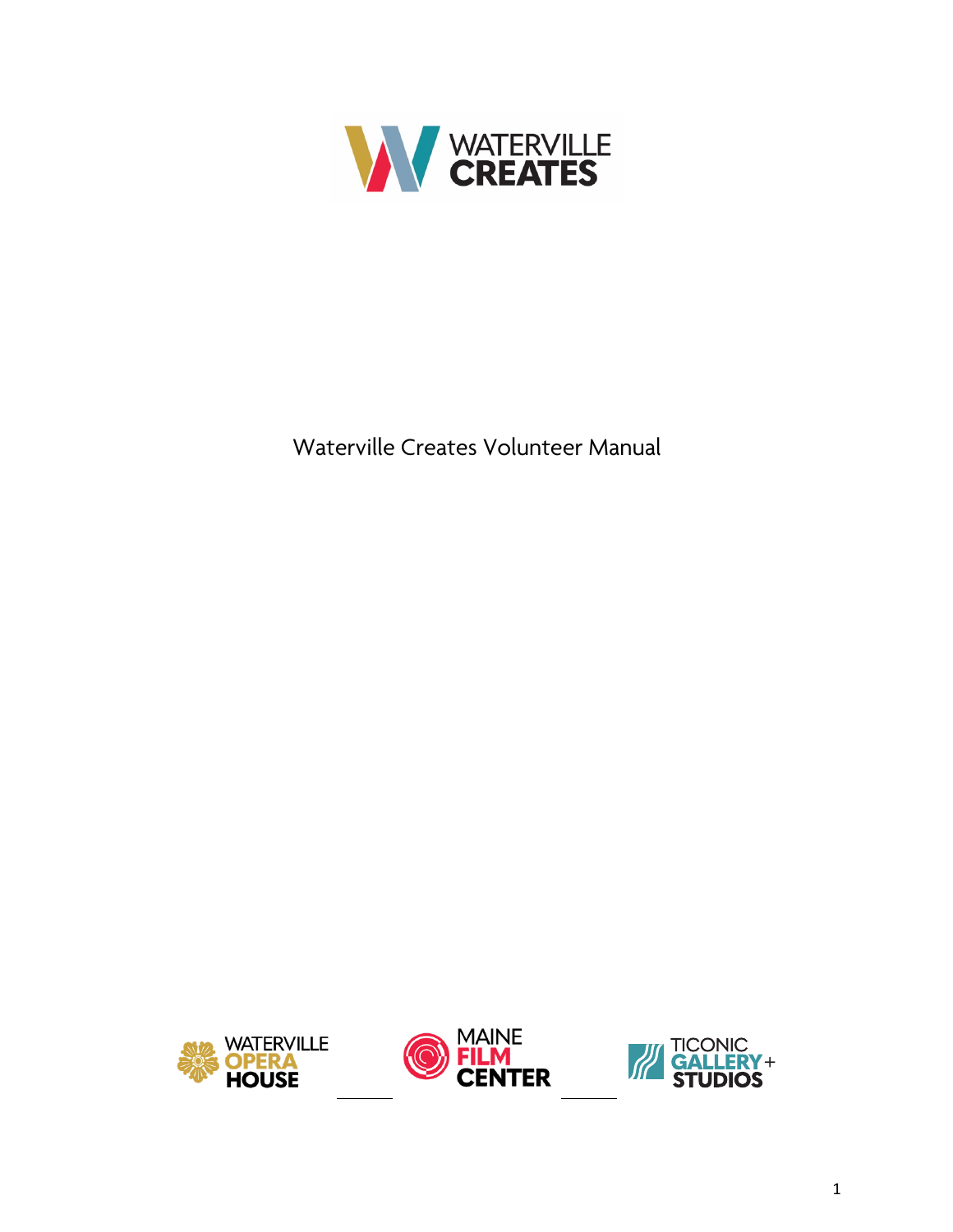# Table of Contents

| Workplace Harassment, Sexual Harassment + Violence Policy and Complaint Procedures5 |  |
|-------------------------------------------------------------------------------------|--|
|                                                                                     |  |
|                                                                                     |  |
|                                                                                     |  |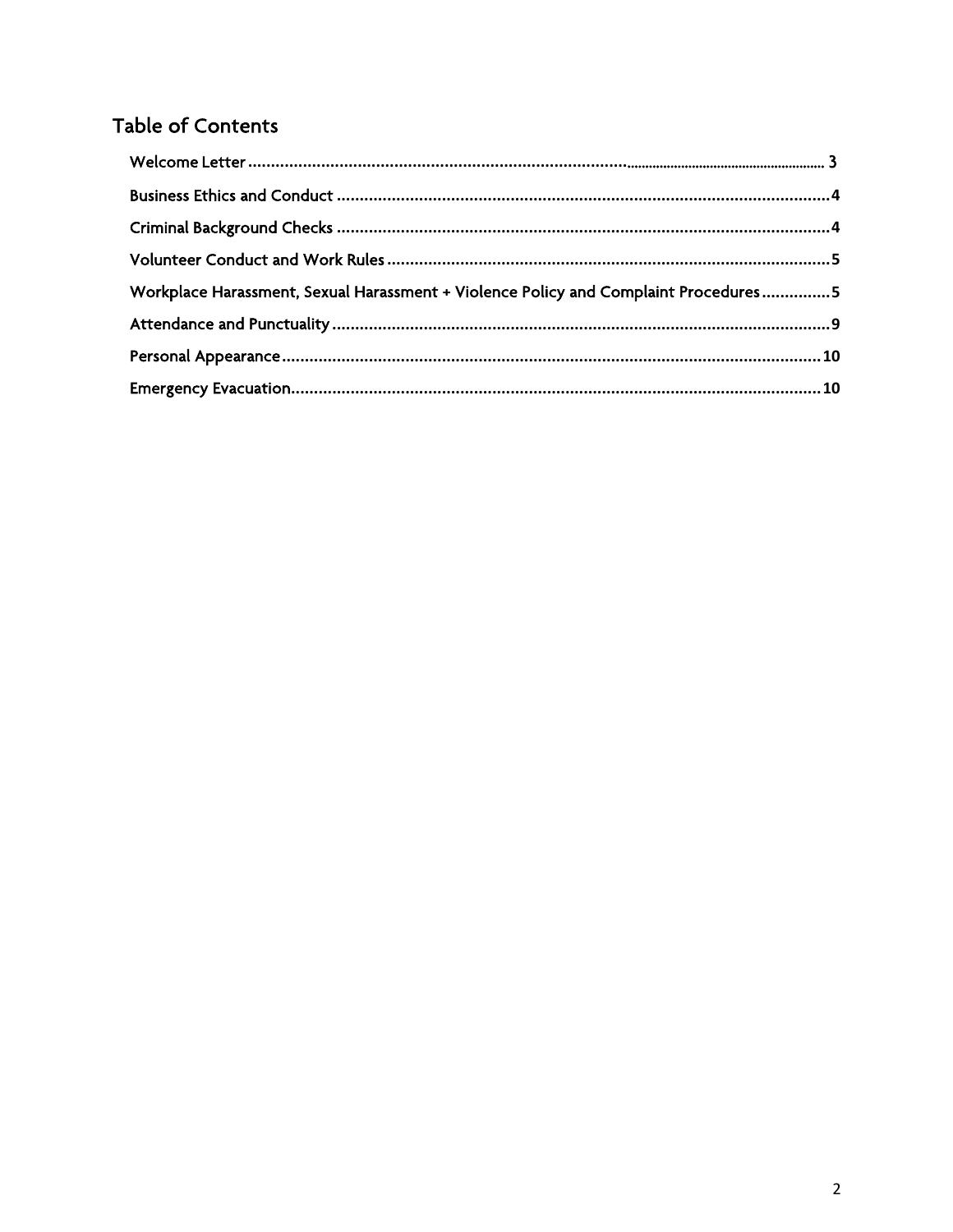

Thank you for supporting Waterville Creates' mission: arts experiences for all. Whether you are performing in a Waterville Opera House theatre production, volunteering as an usher at a concert or the Maine International Film Festival, or assisting with community programs like Art in the Park, we could not do this work without the generous support of our volunteers.

In this packet you will find our volunteer general information and guidelines. Please note that there may be additional, specific program and guidelines associated with a theatre production, performance, or event. If you have any questions, please speak directly to the WC Event + Volunteer Coordinator or to your supervisor.

On behalf of all of us at Waterville Creates, the Waterville Opera House, Maine Film Center, and Ticonic Gallery + Studios—thank you for your time and effort supporting the arts in Waterville.



10 Water Street #106, Waterville, Maine 04901 • 207.616.0292 • WATERVILLECREATES.ORG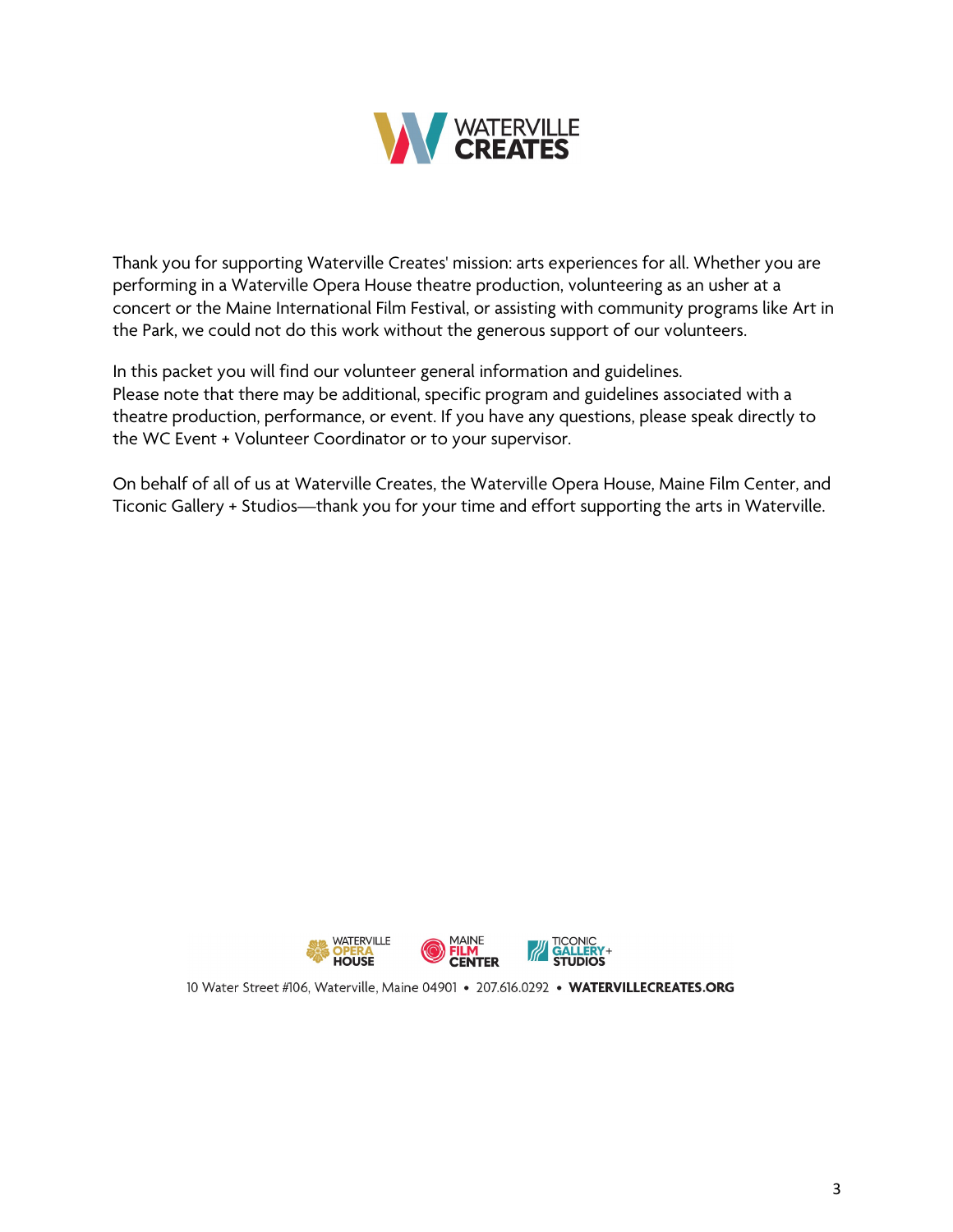# Business Ethics and Conduct

The successful business operation and reputation of WC is built upon the principles of fair dealing and ethical conduct of our employees and volunteers. WC's reputation for integrity and excellence requires careful observance of the spirit and letter of all applicable laws and regulations, as well as a scrupulous regard for the highest standards of conduct and personal integrity.

The continued success of WC is dependent upon our partners' trust, and we are dedicated to preserving that trust. Volunteers will interact with patrons in a way that will merit the continued trust and confidence of the public.

WC and its volunteers will comply with all applicable laws and regulations and expects its directors, officers, and employees to conduct business in accordance with the letter, spirit, and intent of all relevant laws and to refrain from any illegal, dishonest, or unethical conduct.

# Criminal Background Checks

Background checks are conducted on all volunteers who will interact with children under the age of 18. Background checks will include:

- Social Security Verification: validates the applicant's Social Security number, date of birth and former addresses.
- Criminal History: includes review of criminal convictions and probation. The following factors will be considered for applicants with a criminal history:
	- o The nature of the crime and its relationship to the position.
	- o The time since the conviction.
	- o The number (if more than one) of convictions.
	- o Whether hiring, transferring or promoting the applicant would pose an unreasonable risk to the business, its employees or its customers and vendors.

The following additional background searches will be required if applicable to the position:

• Motor Vehicle Records: provides a report on an individual's driving history in the state requested. This search will be run when driving is an essential requirement of the position.

Volunteers must complete a background check authorization form and return it the Vice President. Once the signed release is received, WC will use a third-party service to perform the criminal background check. Negative information obtained from the background check may include:

- Theft or embezzlement
- Child endangerment, assault, or pornography

WC reserves the right to modify this policy at any time without notice.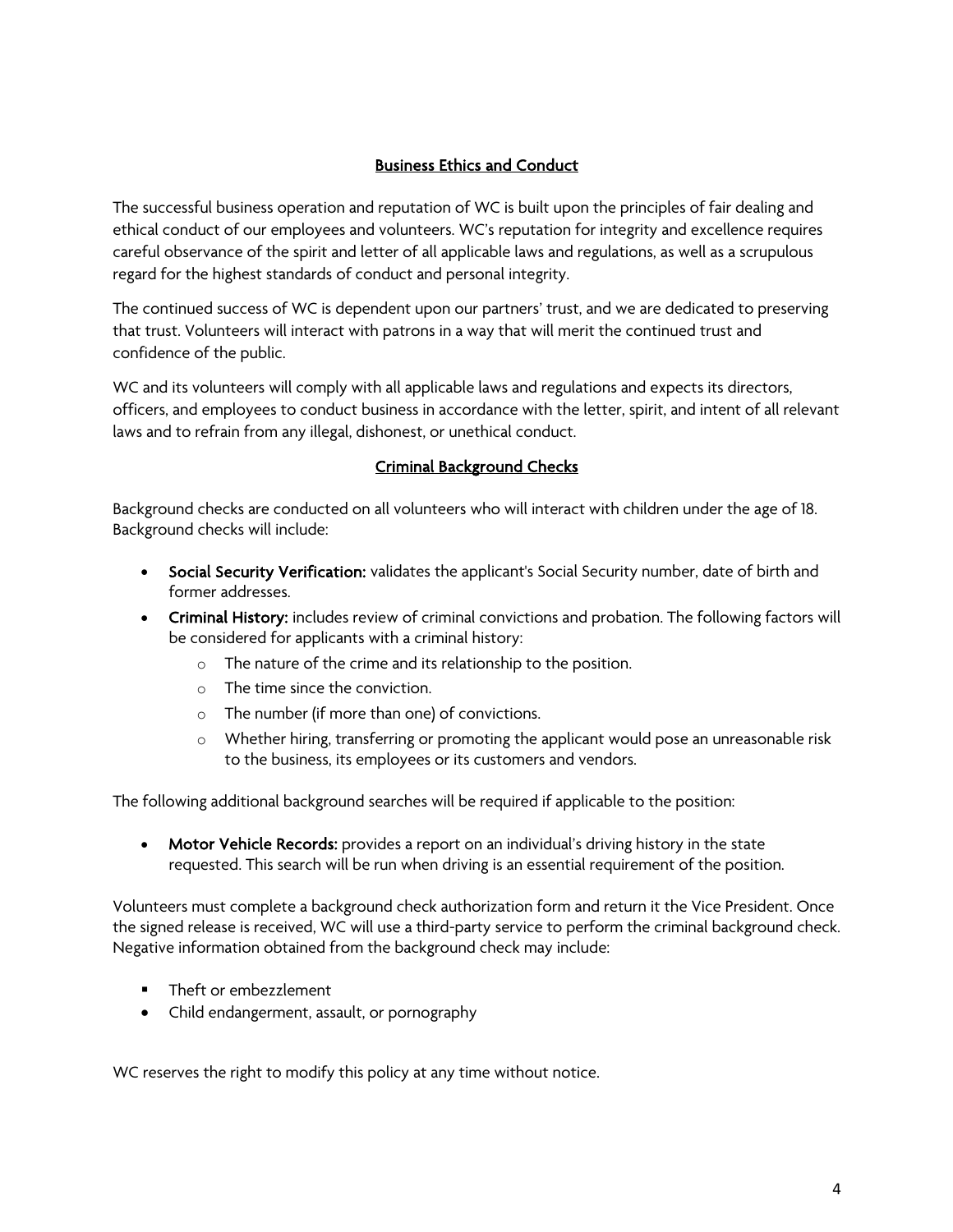# Volunteer Conduct and Work Rules

To ensure orderly operations and provide the best possible work environment, WC expects volunteers to follow rules of conduct that will protect the interests and safety of all.

It is not possible to list all the forms of behavior that are considered unacceptable in the workplace. The following are examples of infractions of rules of conduct that could result in immediate dismissal from the volunteer core:

- Violation of policies
- Theft or inappropriate removal or possession of property
- Volunteering under the influence of alcohol or illegal drugs
- Possession, distribution, sale, transfer, or use of illegal drugs in the workplace, while on duty, or while operating employer-owned vehicles or equipment
- Fighting or threatening violence in the workplace
- Boisterous or disruptive activity in the workplace
- Negligence or improper conduct leading to damage of employer-owned or customer-owned property
- Insubordination or other disrespectful conduct
- Violation of safety or health rules
- Smoking in prohibited areas
- Sexual or other unlawful or unwelcome harassment
- Possession of dangerous or unauthorized materials, such as explosives or firearms, in the workplace
- Excessive absenteeism or unexcused absences
- Unauthorized use of telephones, mail system, or other employer-owned equipment
- Unauthorized disclosure of confidential information
- Violation of volunteer policies
- Unsatisfactory performance or conduct

Volunteering with WC is at the mutual consent of WC and the volunteer, and either party may terminate that relationship at any time, with or without cause, and with or without advance notice.

## Workplace Harassment, Sexual Harassment + Violence Policy and Complaint Procedures

WC is committed to providing a work environment that is free of discrimination, unlawful harassment and violence. Therefore, WC prohibits and will not tolerate any form of harassment. This includes all forms of harassment, including sexual harassment and violent threats whether direct, indirect, or conditional. We strive to provide an environment that is free from violence and will not tolerate abusive and/or bullying behavior of any kind.

We have implemented policies and procedures that promote appropriate conduct at WC and prohibit unwanted or hostile verbal or physical interaction, including degrading or humiliating jokes, physical or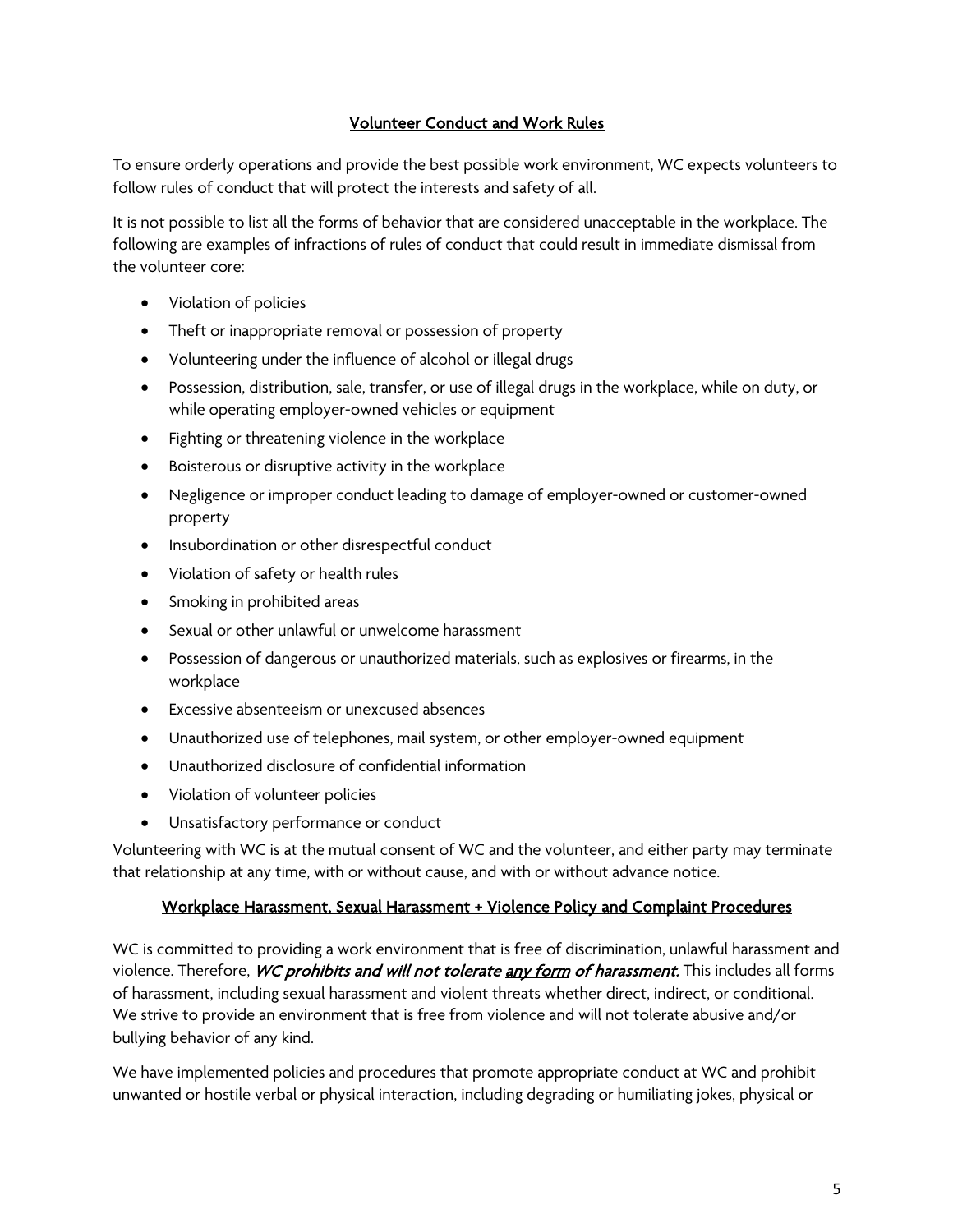verbal intimidation, slurs, rudeness, or other offensive conduct (such as non-verbal innuendo, verbal affront, undermining, withholding information, sabotage, failure to respect privacy and broken confidences) which shows disrespect towards another.

Actions, words, jokes, or comments based on an individual's race, color, religion, age, sex, sexual orientation, gender, ancestry, national origin, mental or physical disability, or status as a veteran will not be tolerated. Improper interference with the ability of volunteers to perform their responsibilities will not be tolerated.

Volunteers are responsible for adhering to an environment free of discrimination and harassment, sexual or otherwise. It is important to remember what one might not find inappropriate or offensive, another might. Volunteers are responsible for respecting the rights of their fellow volunteers and WC staff and respecting all backgrounds. Threats of violence, bodily harm or physical intimidation by employees or individuals outside WC will not be tolerated. Any physical assault or threat made by a volunteer while on WC's premises, during working hours, while at a WC-sponsored social event, or while using WC resources such as telephones, mail, e-mail, the Internet, voicemail, or other forms of electronic communication/information systems is a serious violation of WC's policy. Volunteers found to have violated this policy will be subject to corrective action, up to and including termination.

It is critical that should a volunteer find another's behavior or comments inappropriate or offensive, they should let the person know directly, appropriately and clearly. If unable to directly talk with the offender, the volunteer should inform their supervisor/program leader of the inappropriate behavior. Once an individual has been informed that their behavior is unwelcome, intimidating and/or offensive, such behavior must immediately cease, or corrective action will be taken.

Any volunteer who feels that they are a victim of workplace harassment/violence should immediately follow the complaint procedure below established by WC to enforce its firm belief in zero-tolerance. If a volunteer feels harassed, they should report immediately to their supervisor/program leader.

## Sexual Harassment

Sexual harassment is a form of discrimination and is illegal under both Federal and Maine law. Sexual harassment (both overt and subtle) is a form of volunteer misconduct that is demeaning to another person, undermines the integrity of the workplace environment, and is strictly prohibited. Sexual harassment is defined as unwelcome sexual advances, requests for sexual favors, and other like verbal, visual or physical conduct that results in submission being expressed or implied. It is also defined as a conduct that interferes with an individual's work performance or creates an intimidating, hostile or offensive working environment.

WC has established a zero-tolerance policy regarding any form of sexual harassment, and therefore prohibits unwelcome sexual advances; requests for sexual favors; and all other verbal or physical conduct of a sexual or otherwise offensive nature, especially where:

- Submission to such conduct is made either explicitly or implicitly
- Such conduct has the purpose or effect of creating an intimidating, hostile, or offensive working environment.

Examples of sexual harassment may include, but are not limited to:

• Display of sexually suggestive objects or pictures.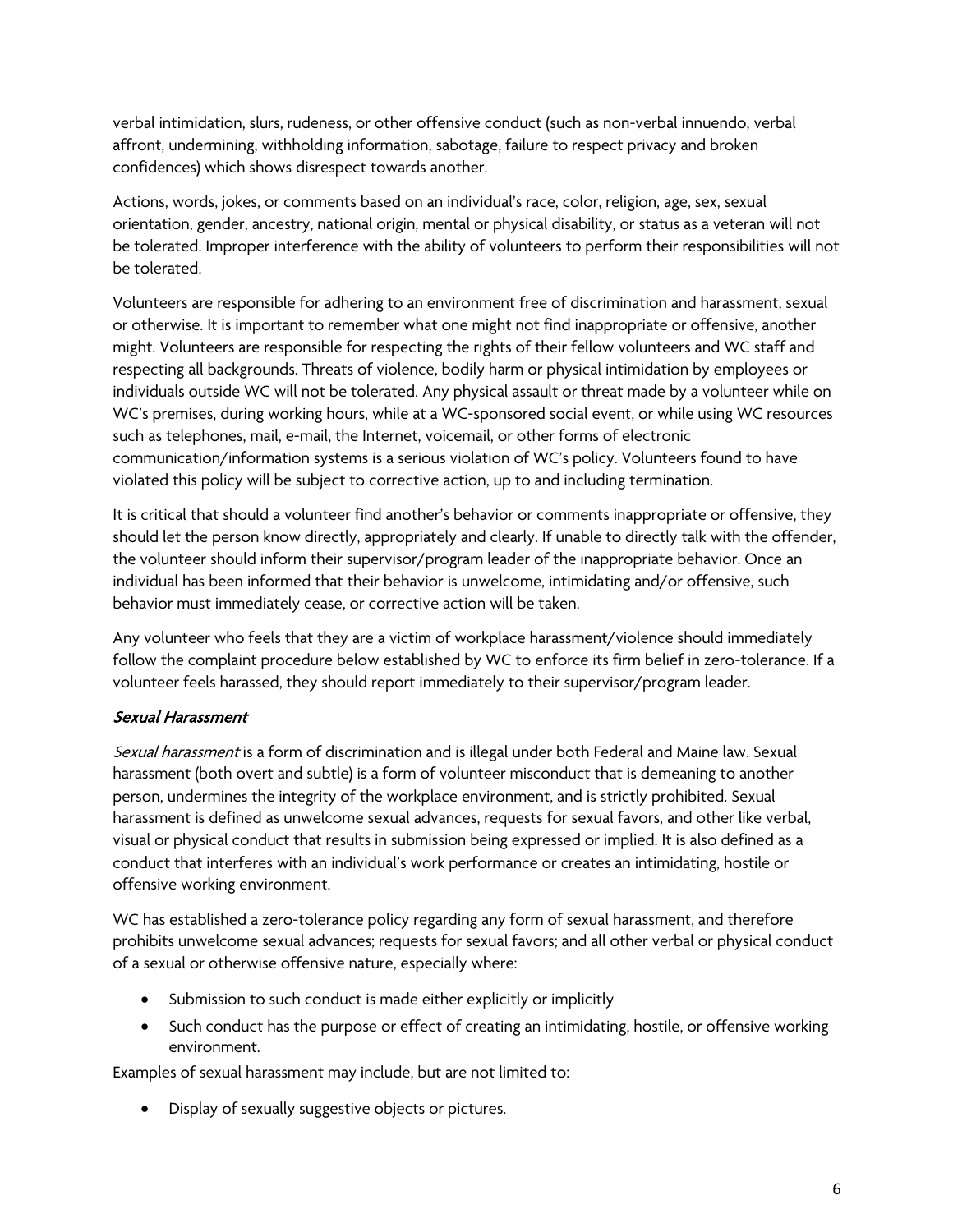- Flirtations, propositions and comments which are unwelcome and unsolicited.
- Comments about appearance or clothing which are graphic or degrading.
- Sexual jokes, gestures, and lewd remarks.
- Physical contact which is unwanted and inappropriate, such as touching, hugging, fondling, or kissing.
- Retaliation for complaining about sexual harassment.

WC will not tolerate any form of harassment or inappropriate behavior towards its employees by management, co-workers, volunteers, the public, or other business contacts, including non-employees such as vendors, contractors, temporary agency employees, consultants, and/or customers. If a volunteer feels sexually harassed by a non-employee of WC, they should report it immediately to the supervisor/program leader or Vice President.

Any volunteer who feels that he or she is a victim of harassment, sexual or otherwise, should immediately follow the established complaint procedure established by WC to enforce its firm belief in zerotolerance.

# Waterville Creates Workplace Harassment Complaint Procedure

- 1. Any volunteer who feels that he or she has been the victim of harassment, including sexual harassment, should *immediately* inform the Vice President/President of the incident. This initial report may be oral or written, but a written and signed statement of the complaint must be submitted by the complainant within two (2) days of the initial report before an investigation may proceed.
- 2. Upon receipt of the written and signed complaint, WC will immediately initiate the investigation by contacting the alleged offender, informing them of the nature of the complaint, and providing them an opportunity to respond to the allegations in a written and signed statement within two (2) days of this initial contact.
- 3. Upon receipt of the written response, WC will conduct a thorough investigation, maintaining the highest degree of confidentiality that circumstances will allow. Once the investigation is satisfactorily completed, the Vice President will review the summary of the complaint, the response, the facts as they can be determined, and the investigator's recommended action. Upon review, subject to additional investigation including personal interviews of all involved parties, WC will decide the final steps to bring the process to resolution.
- 4. If it has been determined that the complaint of harassment or sexual harassment is substantive, appropriate corrective action up to and including the termination of the offender's relationship with WC will be taken. Any corrective action taken at this time will be based upon the individual circumstances of the incident, and such action will be final.
- 5. Should a volunteer fail to follow this policy, this shall be deemed waiver of any action by WC.
- 6. Should an alleged offender fail to follow this policy through responding to the complaint as required, it will be considered admission of guilt and the appropriate corrective action steps will be taken.
- 7. WC expressly prohibits any form of retaliation against any volunteer for filing a complaint under this policy or for assisting in a complaint investigation.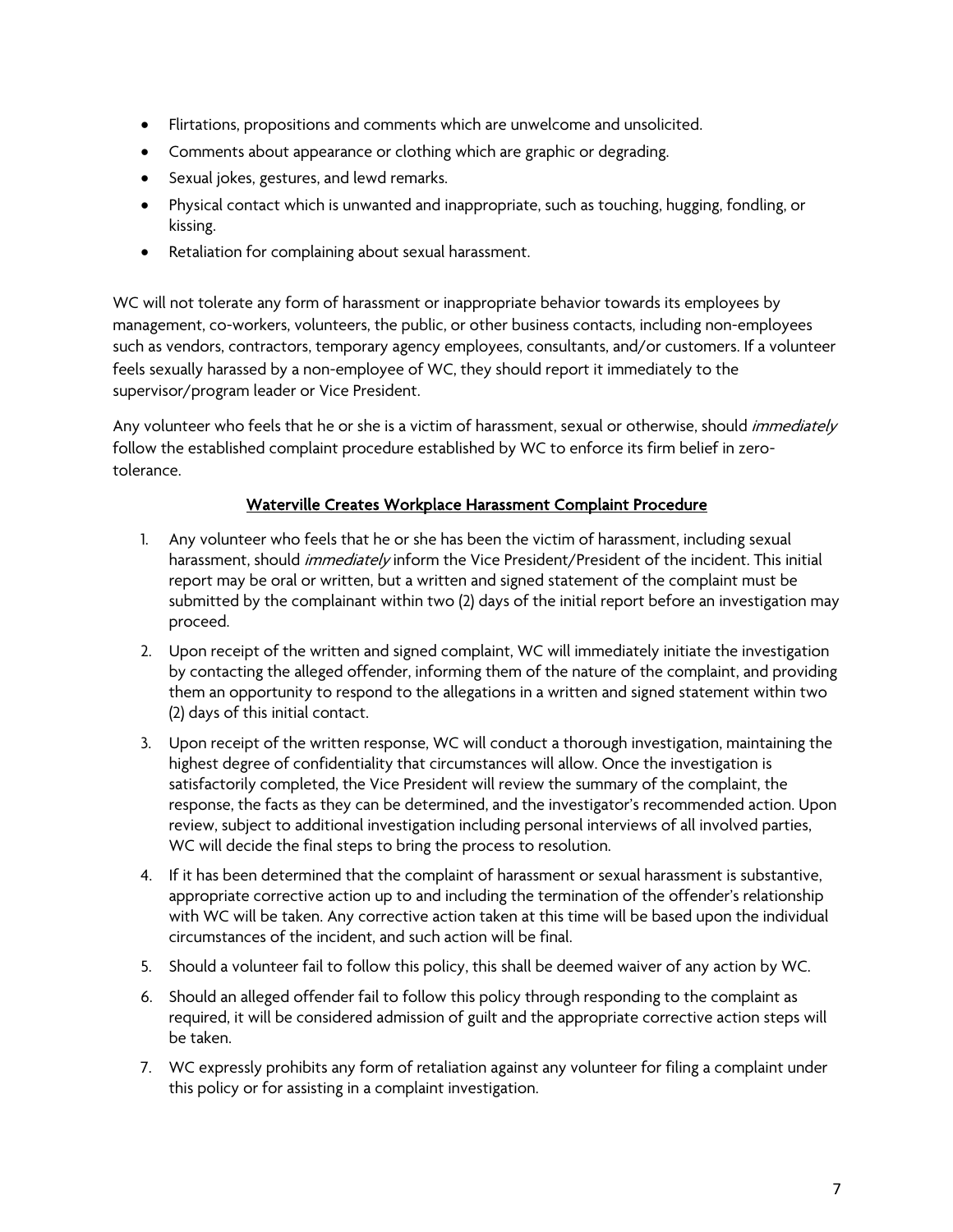## Standards of Conduct with Students/Participants

WC serves a variety of young people in many different capacities. All volunteers are considered to have a professional responsibility for these young people. For purposes of this document, all young people served by WC in any capacity are referred to as "participants."

All volunteers of WC are expected to maintain the highest professional, moral, and ethical standards in their conduct with participants. Interactions and relationships between WC volunteers and participants should be based upon mutual respect and trust. Volunteers must understand the importance of maintaining appropriate professional boundaries. Volunteers should conduct themselves in a manner consistent with the mission of the schools and other partners. It is understood that volunteers may interact with and have friendships with participants' families outside of school. This policy is not intended to prohibit such interactions and friendships, provided that professional boundaries are maintained at all times.

The appearance of impropriety can also arise from excessive fraternization between volunteers and participants. Excessive fraternization includes both in-person contact and contact through technology and/or social media.

Violation of this policy by a volunteer is considered a breach of professional ethics and may result in disciplinary action, up to and including termination of the volunteer relationship with WC.

**Prohibited Conduct** Examples of unacceptable conduct by volunteers that is expressly prohibited includes, but is not limited to, the following:

- Any type of sexual or inappropriate physical contact with participants or any other conduct that might be considered harassment under WC policy on harassment or sexual harassment;
- Singling out a participant(s) for personal attention and friendship beyond the normal volunteer/participant relationship;
- Encouraging participants to confide their personal or family problems and/or relationships. If a participant initiates such discussions, volunteers are expected to be supportive but to refer the participant to the appropriate guidance/counseling staff person for assistance;
- Sexual banter, allusions, jokes or innuendos with participants;
- Asking a participant to keep a secret;
- Disclosing personal, sexual, family, or other private matters to one or more participant;
- Addressing participants with terms of endearment, pet names or otherwise in an overly-friendly manner;
- Permitting participants to address you in an overly-friendly manner
- "Friending" undergraduate participants on social networking sites;
- Communicating with participant about non-WC matters via computer, text message, phone calls, letters, notes, or any other means.
- Being alone with individual participants out of public view;
- Inviting or allowing participants to visit the volunteer's home (unless the participant's parent or guardian approves of the activity, such as when a participant babysits for a staff member);
- Visiting a participant at home, unless on official business known to the parent of a participant;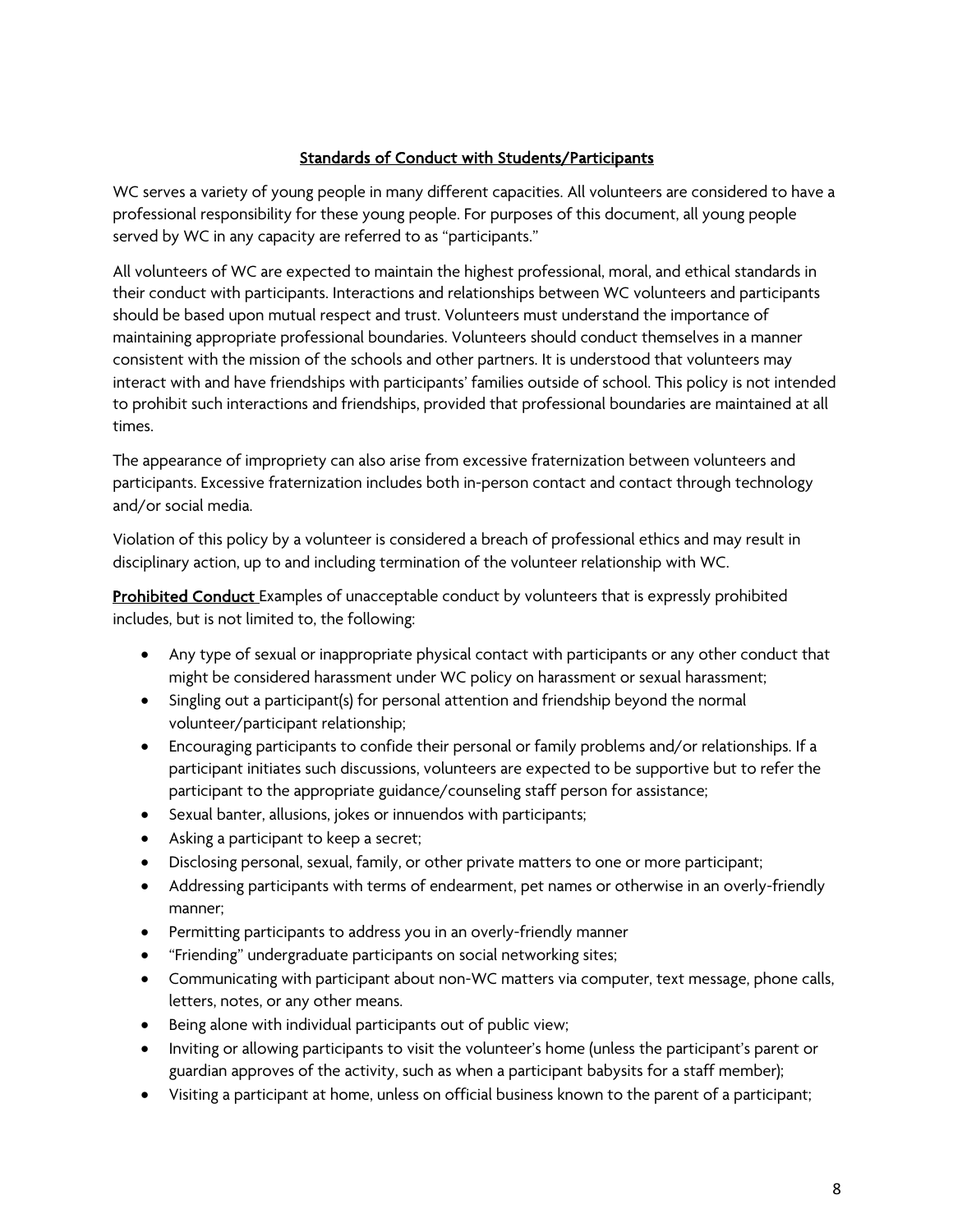• Socializing or spending time with participants (including, but not limited to, activities such as going out for meals or movies, shopping, and recreational activities) outside of WC-sponsored events or organized community activities.

WC volunteers are expected to be sensitive to the appearance of impropriety in their conduct with participants. Volunteers are encouraged to discuss issues with their supervisor whenever they are unsure whether particular conduct may constitute a violation of this policy.

#### Reporting Violations

Volunteers must notify their supervisor and the President, Vice President, and/or Board Chair if they believe a teacher or other volunteer, employee, (or contractor for WC) may be engaging in conduct that violates this policy.

## Disciplinary Action

Violations of the policy shall result in disciplinary action up to and including dismissal. Violations involving sexual or other abuse will also result in referral to the Department of Health and Human Services, the District Attorney, and/or law enforcement.

#### Corrective Action/Discipline

In many cases, a problem with a volunteer's conduct or performance will not result in immediate termination. A volunteer with a performance or conduct problem will normally be given some form of warning so that he/she will have an opportunity to correct the problem and improve his/her performance.

Except in cases of serious misconduct, WC will try to work with the volunteer to resolve the problem before it reaches the suspension/termination stage. At the same time, there are certain circumstances that are of such a nature that we reserve the right to immediately suspend and/or terminate an volunteer relationship because we believe that continuing the relationship would not be in WC's best interest. Nothing in this policy is intended to alter in any way volunteer rights or WC's right to terminate the relationship at any time, with or without advance notice, and with or without cause.

## Attendance and Punctuality

Volunteers are responsible for notifying their supervisor at least one hour before the start of their workday if they are unable to report for their volunteer timeslot as scheduled and expected. Absenteeism and tardiness place a burden on other volunteers, employees and on WC. A volunteer who is frequently absent may be subject to disciplinary action, including termination from the volunteer core.

Since attendance and punctuality are important elements of the volunteer's responsibilities, absenteeism or tardiness that is unexcused and excessive in the judgment of WC may lead to corrective action, up to and including termination of the relationship.